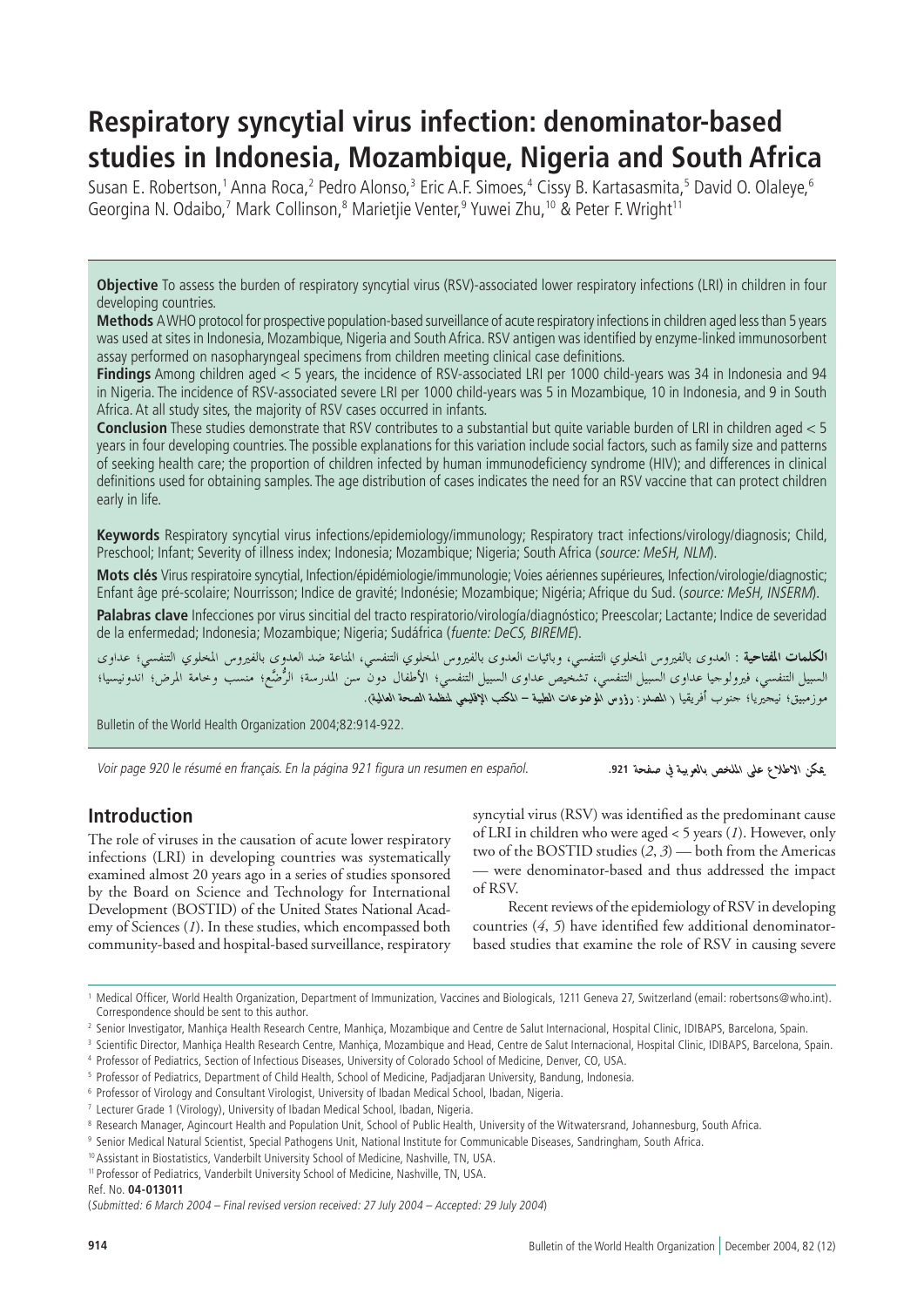LRI, despite the fact that RSV is the most common viral cause of LRI. Globally, only six studies provide information on the incidence of LRI caused by RSV among children in developing countries; however, these studies did not assess RSV impact in the same age groups, did not use the same diagnostic methods, and one carried out only a few months of surveillance (*2*, *3*, *6–9*) (Table 1). Recognizing that there was scant recent evidence for the role of RSV in causing LRI among children in developing countries, WHO recommended that new studies be undertaken in developing countries and developed a standardized protocol (*10*). The objectives of the protocol are to determine the age-specific incidence of RSV-associated respiratory infections in children < 5 years of age, assess the severity of acute respiratory infections due to RSV, and determine the seasonal variation of infections. In this paper we report the results of studies based on the WHO protocol undertaken in Indonesia, Mozambique, Nigeria and South Africa.

# **Study sites**

# **Indonesia**

In Indonesia the study site consisted of two communities near Bandung on the Island of West Java: a suburban site, Cikutra (population 53 000) and a rural site, Ujung Berung (population 42 000). Each community has a physician-staffed primary health-care centre and a hospital. The field team consisted of 102 female community health workers (kaders) and 17 supervisors. Kaders visited each household weekly. Private sector physicians were included in the study. The study was conducted by the Health Research Unit, School of Medicine, Padjadjaran University and Hasan Sadikin General Hospital, Bandung, in conjunction with the Department of Pediatrics, University of Colorado School of Medicine, Denver, Colorado, United States.

### **Mozambique**

In Mozambique the Manhiça District has a total population of 130 000 but the health research study site included only 35 000 people (*11*). Manhiça District Hospital is the referral health facility for the district. Surveillance for RSV was conducted passively among hospital outpatients aged < than 1 year and among inpatients aged < 5 years. There is no private sector health care. The study was conducted by the Manhiça Health Research Centre with the Ministry of Health of Mozambique, the School of Medicine, Maputo, and the School of Medicine, Barcelona, Spain.

# **Nigeria**

In Nigeria the two study communities were Eleta, a sector of Ibadan (population 10 000), and Ijaye (population 11 302), a rural village 20 km from Ibadan. The total population of Ibadan is 4 million. Nurses with previous clinical research experience were present in the study communities daily, and they visited each study household weekly. Private sector medical services were not included in the study. The study was conducted by the Department of Virology and the Institute of Child Health of the University of Ibadan Medical School.

# **South Africa**

In South Africa the study was conducted at the Agincourt Health and Population field site located in a remote rural area

| Country<br>(study site)                         | <b>Dates</b>                     | Method of<br>case ascer-<br>tainment                            | <b>Denominator</b><br>(age group) | <b>Diagnostic</b><br>tests     | <b>Incidence</b><br>of all LRIs <sup>a</sup><br>(age group) | Incidence of<br>RSV-associated <sup>b</sup><br>LRIs (age group) | Refer-<br>ence no. |
|-------------------------------------------------|----------------------------------|-----------------------------------------------------------------|-----------------------------------|--------------------------------|-------------------------------------------------------------|-----------------------------------------------------------------|--------------------|
| Brazil (Rio<br>de Janeiro)                      | January 1987-<br>December 1989   | Weekly<br>home visits                                           | $n = 262$<br>$(< 5$ years)        | IFA, <sup>c</sup> culture      | 64/1000<br>child-years<br>$(< 5$ years)                     | 14/1000<br>child-years<br>$(< 5$ years)                         | $\overline{2}$     |
| Colombia<br>(Cali)                              | February 1977-<br>February 1979  | Passive<br>surveillance at<br>5 primary health-<br>care clinics | $n = 8748$<br>$(< 15$ years)      | Culture.<br>serology           | 70/1000<br>child-years<br>$(< 15$ years)                    | 6/1000<br>child-years<br>$(< 15$ years)                         | 6                  |
| Colombia<br>(Cali)                              | October 1986-<br>April 1988      | Weekly<br>home visits                                           | $n = 340$<br>(birth cohort)       | IFA, culture                   | 1710/1000<br>child-years<br>$(< 1.5$ years)                 | 198/1000<br>child-years<br>$(< 1.5$ years)                      | 3                  |
| Gambia<br>(Western<br>Region)                   | January 1994-<br>December 1996   | Passive<br>surveillance of<br>admissions to<br>3 hospitals      | $n = 20338$<br>$(< 1$ year)       | IFA, serology                  | 96/1000<br>child-years<br>$(0-11$ months)                   | 8/1000<br>child-years<br>$(< 1$ year)                           | $\overline{7}$     |
| Indonesia<br>(Lombok<br>Island,<br>83 villages) | January 2000-<br>December 2001   | Passive<br>surveillance of<br>admissions to<br>5 hospitals      | $n = 30000$<br>$(<$ 2 years)      | ELISA <sup>d</sup>             | 60/1000<br>child-years<br>$(< 2$ years)                     | 10/1000<br>child-years<br>$(< 2$ years)                         | 8                  |
| Israel (Negev<br>Region)                        | 1 January 1987-<br>15 April 1987 | Passive<br>surveillance of<br>admissions to<br>1 hospital       | $n = 8323$<br>$(< 1$ year)        | ELISA.<br>culture.<br>serology | Not reported                                                | 10/1000<br>child-years<br>$(< 1$ year)                          | 9                  |

Table 1. **Incidence of respiratory syncytial virus-associated lower respiratory infections in studies from developing countries**

<sup>a</sup> LRI = lower respiratory infection.

 $b$  RSV = respiratory syncytial virus.

 $\epsilon$  IFA = immunofluorescent antibody test.

<sup>d</sup> ELISA = enzyme-linked immunosorbent assay.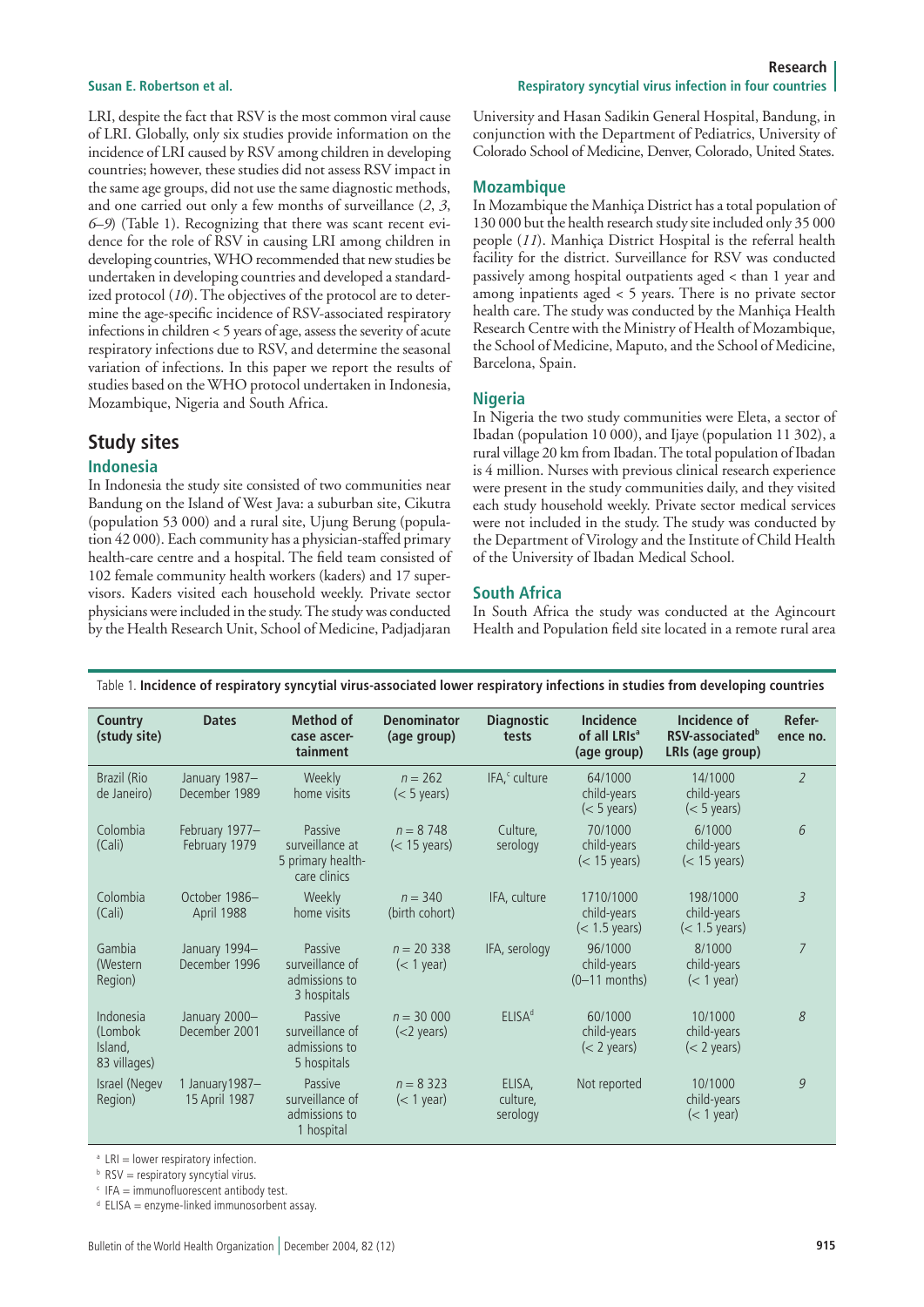Table 2. **Study dates, case ascertainment, child-years of observation, clinical case definitions, number of specimens tested and number of specimens positive for respiratory syncytial virus (by ELISA) in four developing countriesa**

| Country<br>(study site)     | <b>Dates</b>                   | Method of<br>case ascer-<br>tainment                                    | Child-years<br>of observation<br>(age group) | <b>Clinical criteria for collecting</b><br>nasopharyngeal specimen                                                                           | No. of<br>specimens | <b>No. RSV</b><br>positive <sup>b</sup> |
|-----------------------------|--------------------------------|-------------------------------------------------------------------------|----------------------------------------------|----------------------------------------------------------------------------------------------------------------------------------------------|---------------------|-----------------------------------------|
| Indonesia<br>(Bandung)      | February 1999-<br>January 2001 | Weekly house-<br>hold visits                                            | 1420<br>$(< 5$ years)                        | $LRIc$ : cough or difficulty in breathing<br>with increased respiratory rate or<br>indrawing or stridor or wheezing or<br>apnoea             | 640                 | 97                                      |
| Mozambique<br>(Manhiça)     | February 1999-<br>January 2000 | Passive<br>surveillance<br>of hospital<br>outpatients<br>$<$ 1 year old | 1342<br>$(< 1$ year)                         | LRI: cough or nasal discharge or<br>difficulty breathing with increased<br>respiratory rate or indrawing or<br>stridor or wheezing or apnoea | 2036                | 135                                     |
|                             |                                | Passive<br>surveillance of<br>hospital inpatients<br>$<$ 5 years old    | 6020<br>$(< 5$ years)                        | idem                                                                                                                                         | 344                 | 30                                      |
| Nigeria<br>(Ibadan)         | June 1999-<br>May 2001         | Weekly house-<br>hold visits                                            | 1579<br>$(< 5$ years)                        | LRI: increased respiratory rate,<br>and/or indrawing, and/or cough                                                                           | 426                 | 148                                     |
| South Africa<br>(Agincourt) | April 2000-<br>March 2001      | Passive<br>surveillance at<br>6 primary health-<br>care clinics         | 8258<br>$(< 5$ years)                        | Severe LRI: at least three of the<br>following symptoms – increased<br>respiratory rate, indrawing, stridor,<br>wheezing, apnoea             | 663                 | 71                                      |

a Specimens tested by enzyme-linked immunosorbent assay (ELISA).

 $b$  RSV = respiratory syncytial virus.

 $c$  LRI = lower respiratory infection.

600 km east of Johannesburg (*12*). The site includes 21 villages (total population 68 000) served by six primary health-care clinics staffed by nurses; RSV surveillance was conducted passively at these clinics. There are no private sector health services in this area. The study was conducted jointly by the National Institute for Communicable Diseases and the University of the Witwatersrand, Johannesburg.

# **Methods**

# **Active surveillance**

In Indonesia and Nigeria surveillance was active; there were weekly visits to households with children aged < 5 years. In both countries cultural traditions call for infants to remain at home for the first 40 days of life. In Nigeria household visits were conducted by research nurses who were able to collect nasopharyngeal specimens from infants with LRIs even during this time. In Indonesia household visits were conducted by community health workers. Children with LRIs were escorted to a clinic by the community health worker, and the nasopharyngeal specimen was collected by a physician. Despite the fact that it is traditional to keep infants at home for the first 40 days of their life in Indonesia, mothers did not refuse to bring their children to a clinic when this was recommended.

# **Passive surveillance**

In Mozambique and South Africa surveillance was passive. In Mozambique two groups of patients who lived in the designated study area and who presented to the study hospital with LRI were enrolled: outpatients aged < 1 year and inpatients aged < 5 years. In South Africa, patients living in the designated study area who presented with a severe LRI to one of six outpatient clinics were enrolled in the study. For Mozambique and South Africa, the denominators for the incidence calculations

included all children in the age group living in the study area. In Mozambique outpatients and inpatients were seen by research staff (nurses or physicians), while in South Africa outpatients were seen by primary health-care nurses who were responsible for all health-care delivery. During the study the essential drugs supply to the South African study clinics was disrupted, and this led to declines in patient attendance.

# **Case definitions**

A child was defined as having an LRI if she or he had a cough or difficulty breathing and one or more of the following: fast breathing, lower chest wall indrawing, stridor, wheezing or apnoea. Fast breathing was defined as  $\geq 60$  breaths per minute in children aged < 2 months,  $\geq$  50 per minute in children aged 2–11 months, and as  $\geq 40$  per minute in children aged 12–59 months (*10*). A severe LRI was defined as an LRI with lower chest wall indrawing or stridor or as any LRI where hospital admission was advised by a physician (*13*).

The studies in Indonesia and Mozambique used the definitions recommended in the WHO protocol. Other sites adapted the clinical definitions to their local settings, as described in Table 2. This made it difficult to determine precise gradations of the severity of LRIs between sites. At the South African site the main diagnosis was severe LRI, while in Nigeria all LRIs were recorded without differentiating between those that were severe and those that were not.

# **Specimen collection and laboratory methods**

Nasopharyngeal specimens were collected by instilling 1–2 ml of normal saline solution into the child's nasopharynx and collecting the wash material in a test tube or by aspiration. Specimens were stored at 4–8 ºC and transported to the laboratory the same day.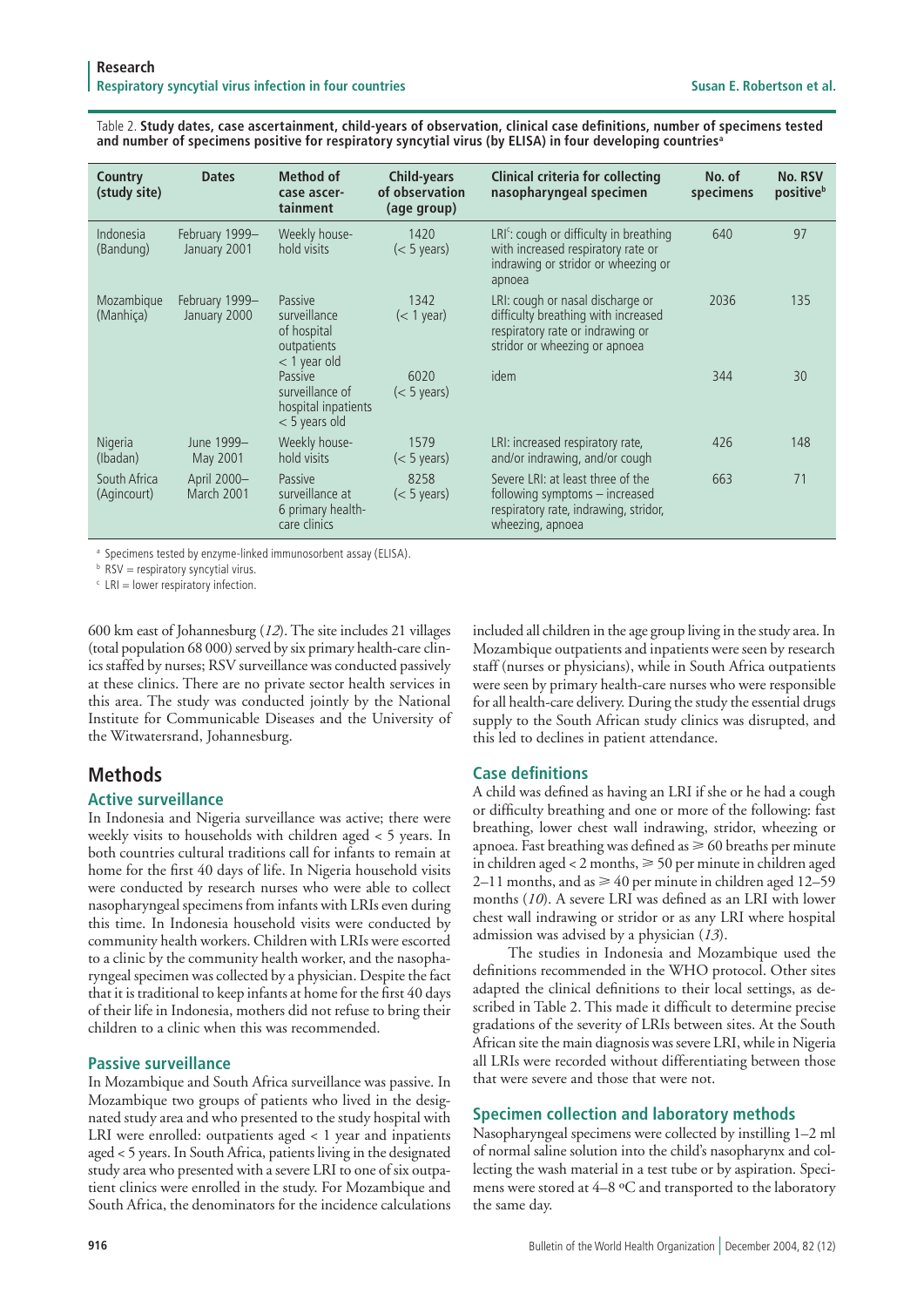Commercial enzyme-linked immunosorbent assay (ELISA) kits (Abbott Diagnostics GmbH, Wiesbaden, Germany, and Sanofi Diagnostics Pasteur, Marnes la Coquette, France) were used to detect RSV antigen. ELISA tests were conducted within 24 hours of specimen collection; however, during April 2000–March 2001 in South Africa and May–July 2000 in Indonesia, specimens were frozen at –70 ºC and tested later (within 3 months).

#### **Study population and observation periods**

For each site a census of children aged 0–59 months was conducted prior to the start of the study and adjusted thereafter for births, deaths and migration.

To allow site-to-site comparisons of annual incidence rates and in order not to inadvertently include a disproportionate number of RSV seasons, only 12-month periods have been considered in this paper. For Mozambique and South Africa the study period was 12 months; for Indonesia and Nigeria it was 24 months (Table 2). Observation time includes only weeks when individuals in the appropriate age group were available; individuals were excluded for 2 weeks after each proven RSV episode and when they reached 60 months of age.

#### **Data analysis**

For each study survival analysis and 95% confidence intervals were calculated using STATA or SPSS software.

The incidence of respiratory illness and RSV-specific illness was calculated for children aged < 1 year and aged < 5 years per 1000 child-years of observation by severity of symptoms.

The crude RSV incidence per 1000 child-years was calculated for the following age groups: 0–2 months, 3–5 months, 6–8 months, 9–11 months, 12–23 months and 24–59 months. This was done for all RSV-associated LRIs in Indonesia and Nigeria and for RSV-associated severe LRIs in Mozambique and South Africa.

For each study site, the monthly number of RSV cases, amount of rainfall (mm) and mean temperature were graphed.

#### **Ethical approval**

Written informed consent was obtained from parents or guardians of children who participated in these studies. Each study was reviewed and approved by the ethical committee of the responsible institution and by the Secretariat Committee on Research Involving Human Subjects at WHO in Geneva, Switzerland.

## **Results**

#### **LRIs and severe LRIs**

The incidence of LRIs per 1000 child-years for children aged < 5 years was 191 in Indonesia and 270 in Nigeria (Table 3). In children aged < 1 year, the LRI incidence was 178 in Indonesia, 323 in Nigeria and 509 in Mozambique. The incidence of severe LRIs among children aged < 5 years was 22/1000 child-years in Indonesia, 68 in Mozambique and 80 in South Africa. For children aged < 1 year, the incidence of severe LRIs was 25/1000 child-years in Indonesia, 126 in Mozambique and 332 in South Africa.

#### **RSV-associated LRIs and severe LRIs**

RSV causes a spectrum of respiratory illness and thus the incidence of RSV decreased as the severity of illness increased. In children aged < 5 years, the incidence of RSV-associated LRIs was 34/1000 child-years in Indonesia compared with 94/1000 child-years in Nigeria (Table 3). Among children aged < 1 year, the incidence of LRIs attributable to RSV was 30/1000 childyears in Mozambique, 41/1000 child-years in Indonesia and 116/1000 child-years in Nigeria. Where severe LRI attributable to RSV could be clearly distinguished (in Mozambique, South Africa and Indonesia) the incidence attributable to RSV in children aged < 1 year was nearly identical (15–16/1000 childyears). The uniformity of the impact of RSV on infants remained

Table 3. **Incidence of lower respiratory infection, severe lower respiratory infection, and respiratory syncytial virus-associated lower respiratory infection and severe lower respiratory infection per 1000 child-years among children aged < 1 year and < 5 years in four developing countries**

|                                         | Incidence per 1000 child-years <sup>a</sup> |                 |                                 |             |                   |               |                              |            |
|-----------------------------------------|---------------------------------------------|-----------------|---------------------------------|-------------|-------------------|---------------|------------------------------|------------|
| Country<br>(study site)                 | LRI <sup>b</sup>                            |                 | RSV-associated <sup>c</sup> LRI |             | <b>Severe LRI</b> |               | RSV-associated<br>severe LRI |            |
|                                         | $<$ 1 year                                  | $<$ 5 years     | <1 year                         | <5 years    | <1 year           | $<$ 5 years   | <1 year                      | <5 years   |
| Indonesia<br>(Bandung)                  | 178 (151-206)                               | 191 (175 - 207) | $41(28 - 54)$                   | $34(27-41)$ | $25(15-35)$       | $22(16-27)$   | $16(8-25)$                   | $10(6-14)$ |
| Mozambique<br>(Manhica,<br>outpatients) | 509 (472-549)                               | Not done        | $30(22 - 41)$                   | Not done    | Not done          | Not done      | Not done                     | Not done   |
| Mozambique<br>Manhica,<br>inpatients)   | Not done                                    | Not done        | Not done                        | Not done    | 126 (108-147)     | $68(62 - 75)$ | $15(10-20)$                  | $5(3-7)$   |
| Nigeria<br>(Ibadan)                     | 323 (297-349)                               | 270 (257-283)   | 116 (107-125)                   | 94 (89-99)  | Not done          | Not done      | Not done                     | Not done   |
| South Africa<br>(Agincourt)             | Not done                                    | Not done        | Not done                        | Not done    | 332 (308-365)     | $80(75 - 86)$ | $15(9-22)$                   | $9(7-10)$  |

a Figures in parentheses are 95% confidence intervals.

 $b$  LRI = lower respiratory infection.

 $\epsilon$  RSV = respiratory syncytial virus.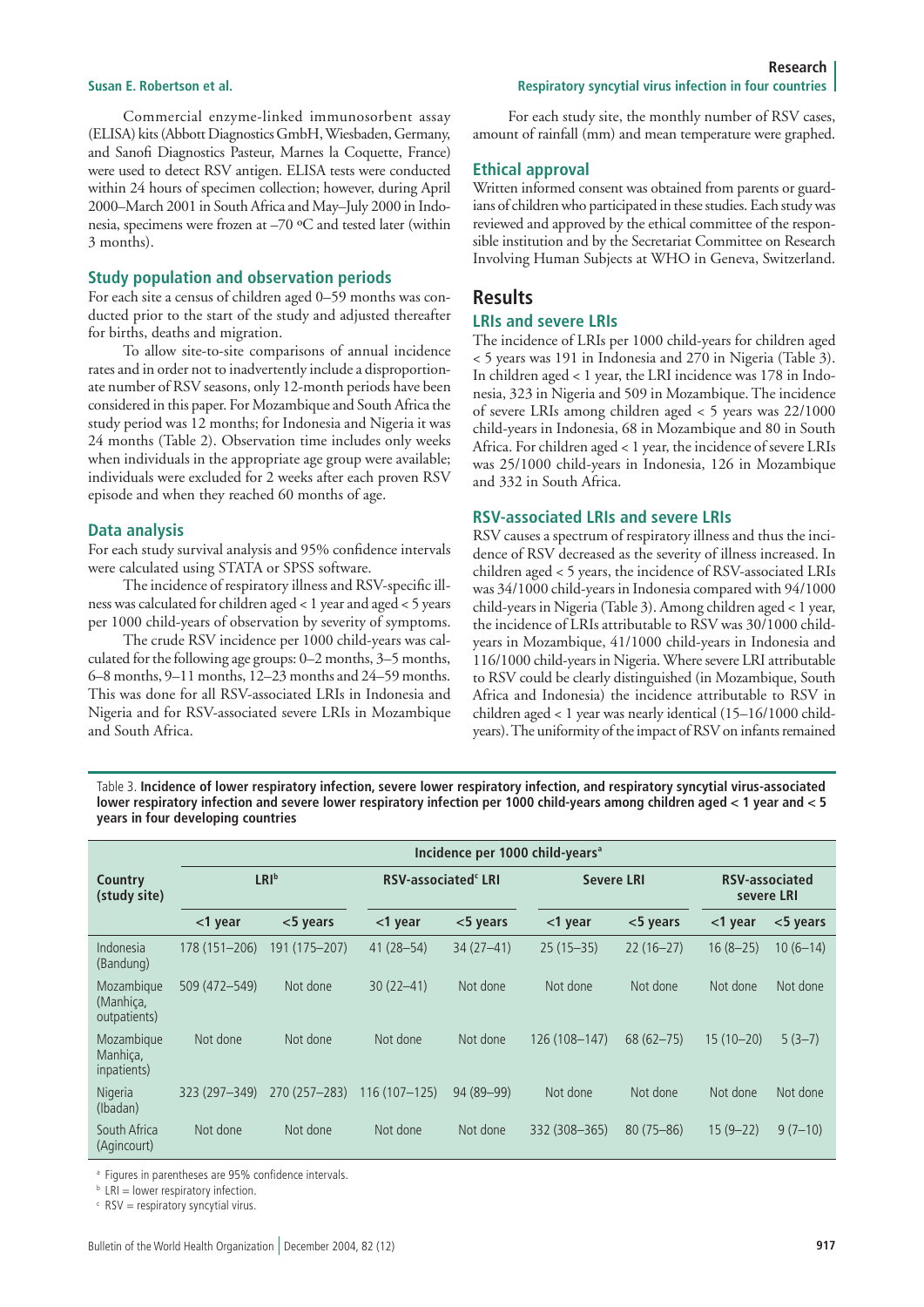#### **Research** Respiratory syncytial virus infection in four countries **Susan E. Robertson et al. Susan E. Robertson et al.**

despite an overall incidence of severe LRIs in Mozambique that was 13 times higher than in Indonesia. Similarly, among children aged < 5 years the incidence of severe LRIs attributable to RSV was 5–10/1000 child-years, with overlap of 95% confidence intervals for all sites.

# **Proportion of LRIs and severe LRIs associated with RSV**

The proportion of LRIs caused by RSV was high in Nigeria (35% among children aged < 5 years and 36% among children aged < 1 year) and Indonesia (18% among those aged < 5 years and 23% among those aged < 1 year) but only 6% among children aged < 1 year in Mozambique.

For severe LRIs, the proportion attributable to RSV was high in Indonesia (45% among children aged < 5 years and 64% among children aged < 1 year) but strikingly lower in Mozambique (7% among children aged < 5 years and 12% among children aged < 1 year) and South Africa (11% among children aged < 5 years and 5% among children aged < 1 year), presumably as a result of LRIs being caused by other pathogens.

### **RSV incidence by age group**

RSV-associated LRIs occurred in all age groups in Nigeria and in all age groups in Indonesia except among children aged < 3 months (Fig. 1). In Mozambique and South Africa severe RSV-associated LRIs occurred throughout the first year of life (Fig. 2).

### **Seasonal distribution**

In Indonesia and Mozambique RSV cases occurred primarily during the rainy season, while in Nigeria and South Africa, RSV cases occurred mainly during the dry season (Fig. 3).

# **Discussion**

This series of studies provides further evidence about the burden of RSV in developing countries and the potential role of new vaccines in preventing this burden. The total incidence of LRIs occurring among children aged < 1 year was lowest in Indonesia and highest in Mozambique where 50% of children who presented to a clinic had an LRI and 13% were hospitalized. Comparison data from a cohort study of children aged < 5 years in the United States (*14*) that were analysed in the same way showed an incidence of LRIs that fell within the range reported for sites in developing countries (Y. Zhu and P. Wright, unpublished data, 2004). Among infants, the proportion of LRIs attributable to RSV was 36% in Nigeria, 23% in Indonesia and 16% in the United States compared with 6% in Mozambique. For severe LRIs, the proportion attributable to RSV was high in Indonesia but low in Mozambique and South Africa. This appears to reflect a greater burden of other causes of LRIs in the countries of southern Africa, including respiratory complications of HIV and malaria.

These data demonstrate that RSV causes a substantial burden to children aged < 5 years, with rates of RSV-associated LRIs and severe LRIs similar to those reported in earlier studies from developing countries (Table 1). The rates of RSV-associated severe illness among children aged < 1 year in Indonesia, Mozambique and South Africa (15–16/1000 child-years, Table 3) are remarkably similar to rates of hospitalization for RSV among children aged < 1 year in studies from industrialized countries, Fig. 1. **Incidence of respiratory syncytial virus-associated lower respiratory infection per 1000 child-years of observation among children aged < 5 years in Indonesia and Nigeria, by age group**



Fig. 2. **Incidence of severe lower respiratory infection associated with respiratory syncytial virus per 1000 childyears of observation among children aged < 5 years in South Africa and Mozambique, by age group**



including Austria (6/1000 child-years) (*15*), England (20/1000 child-years) (*16*), Germany (12/1000 child-years) (*17*), Norway (10/1000 child-years) (*18*), the United States (20/1000 childyears) (*14*) and Switzerland (5/1000 child-years) (*19*).

Results from Mozambique demonstrate that when the numerator includes children with milder but still clinically important presentations, RSV incidence rates are higher and strikingly similar to data from the United States (Y. Zhu and P. Wright, unpublished data, 2004). For the total number of acute respiratory infections prompting a clinic visit for children aged < 1 year, the rate was 79/1000 child-years in Mozambique and 114/1000 child-years in the United States. The parallels between the two sites also include the progression to LRI (30/1000 child-years in Mozambique and 54/1000 child-years in the United States) and severe LRI (15/1000 child-years in Mozambique and 20/1000 child-years in the United States).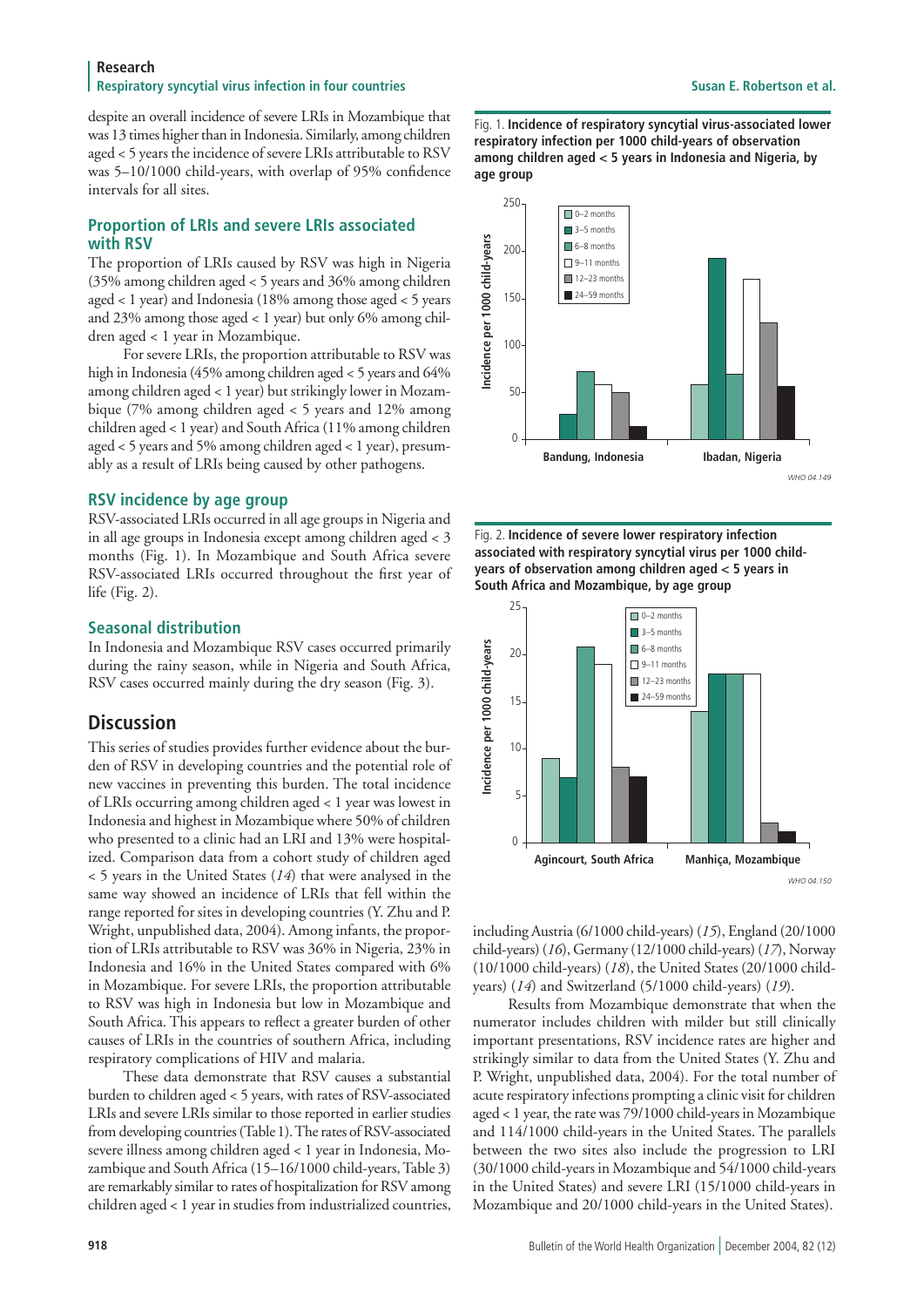Fig. 3. Seasonality of respiratory syncytial virus (RSV) infection at sites in four countries. Each graph depicts the number of RSV cases in children aged < 5 years (bars), mean temperature (line) and mean rainfall (shaded area) by month





Passive surveillance at health facilities (hospitals or clinics) depends on the study population using them. A study in the Gambia found that the greater distance children with an RSVassociated LRI lived from the hospital, the less likely they were to be admitted (*7*). Incidence data from the passive surveillance studies (Mozambique and South Africa) were not analysed by distance from home to health facility. In Mozambique the study was conducted at a research site where rates of healthcare utilization are generally high. At the South African study site health-care utilization rates may not have been high, and there was a documented drop in clinic attendance rates during the study due to a shortage of medications: thus, the findings represent minimum estimates of the burden of severe LRIs.

Other social factors that may have contributed to differences in RSV rates included the sheltering of infants for the first 40 days of life (Indonesia and Nigeria) and having large numbers of other children present in families, compounds and in the community. As with other infectious diseases transmit-

ted by the respiratory route, large families with many children (*16*, *20*) and/or the use of day care (*21*) facilitate the spread of RSV infection (*5*).

A study from Johannesburg, South Africa, conducted at an urban referral hospital demonstrated that human immunodeficiency virus (HIV) infection has an effect on the presentation, course and epidemiology of RSV infection (*22*). However, the results of this study became available only after the four studies presented in this paper were already in progress, and we did not assess the HIV status of the children enrolled or of their mothers. However, antenatal serosurveys conducted by other investigators found that the proportion of HIV-positive pregnant women was 19% in South Africa, 15% in Mozambique, 5% in Nigeria and 0% in Indonesia, and these data give an idea of the relative prevalence of HIV (*23*). Up to one-third of infants born to HIV-infected mothers will also be infected. Thus, at the RSV study sites the proportion of HIV-infected children can be roughly estimated as 6% in South Africa, 5% in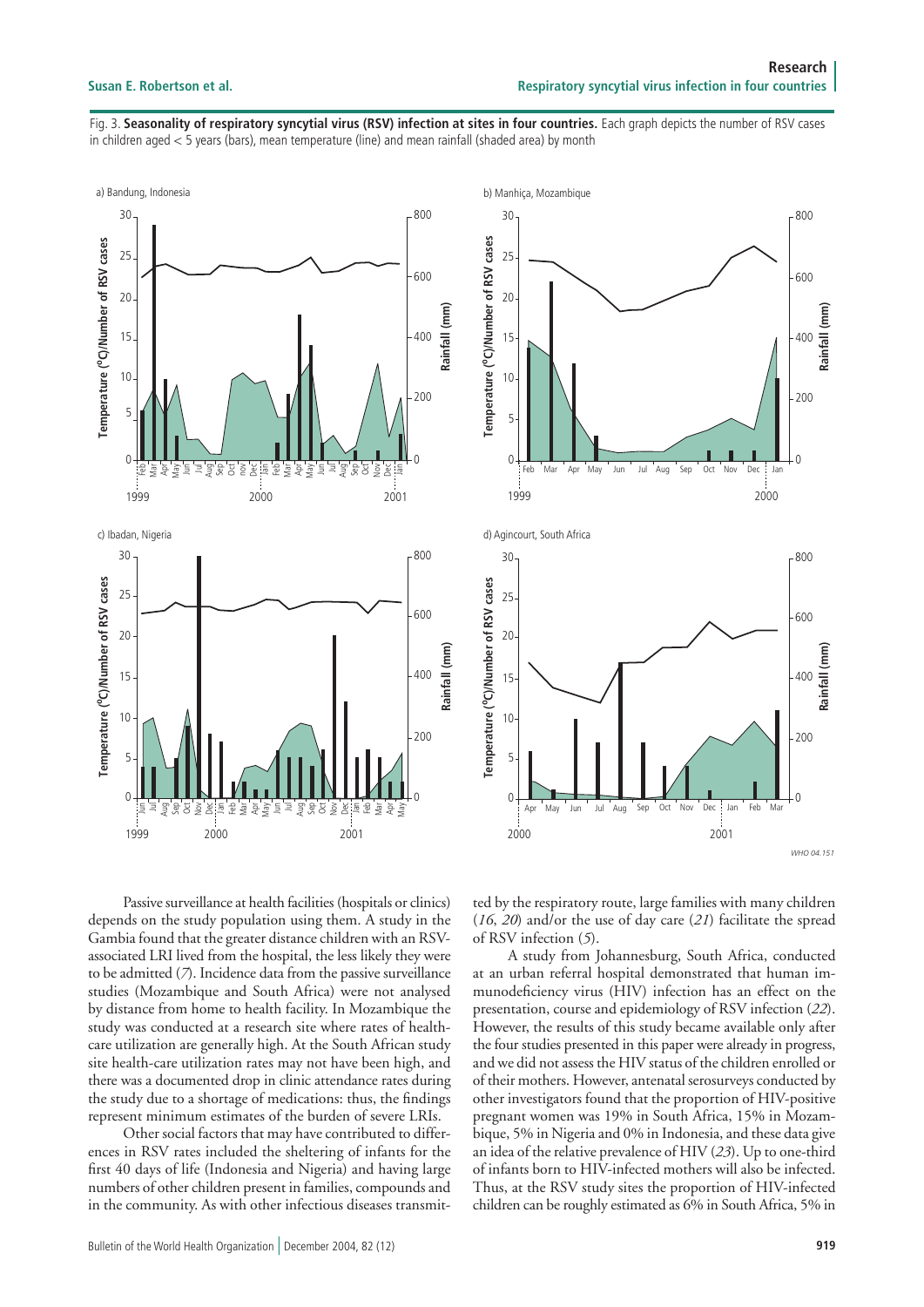#### **Research** Respiratory syncytial virus infection in four countries **Susan E. Robertson et al. Susan E. Robertson et al.**

Mozambique and 2% in Nigeria. This may explain the higher rates of severe LRIs in the southern African sites: however, an increase in RSV-specific LRIs was not seen in our data.

Malaria could be another confounding infection mimicking an LRI. In Mozambique and Nigeria the entire population is at risk for endemic malaria, although the risk is considerably lower in Indonesia and South Africa (*24*). In countries where malaria is endemic, most children experience their first malaria infection during the first 24 months of life. Malaria in children may present as an acute febrile illness with respiratory distress (*24*). Several studies have described the difficulties in discerning the real cause of infection in children in malaria-endemic areas with signs and symptoms of an LRI (*25*, *26*). Population-based studies to determine the overlap of symptoms between malaria and LRIs in children are planned.

Measles and pertussis are important causes of respiratory disease that are largely preventable with vaccines. The coverage of infants in 1998 with one dose of measles vaccine and three doses of pertussis vaccine was above 90% in Indonesia, 76–87% in Mozambique and South Africa and 21–26% in Nigeria (*27*). Low vaccine coverage rates in Nigeria suggest that respiratory diseases in young children at the Ibadan study site may be due in part to measles or pertussis (*28*) but this was not assessed in our study, and the overall rates of LRIs in Nigeria were not higher than at other sites.

RSV cases in children younger than 3 months of age were documented in all countries except Indonesia. The occurrence of cases in young infants suggests the potential value of maternal immunization against RSV to protect the youngest children (*29*). For all studies the highest incidence of RSV occurred during the child's first year, indicating the need for a vaccine that can be given early (*30*).

In this group of studies, every site had an annual peak period of RSV infection. The peak season for RSV was correlated with the presence or absence of rainfall in some countries but there was no overall pattern. Although the Mozambican and South African sites are located only 200 km apart, it is striking that the RSV peak occurred at different times of year, and that it occurred during the rainy season in Mozambique and during the dry season in South Africa. In Nigeria and South Africa RSV was present nearly all year, although this was not the case for the sites in Indonesia or Mozambique. These studies add to the global knowledge of the seasonality of RSV infection but do not provide an overarching explanation for the seasonality of this virus (*4*, *31*).

A limitation of our studies was that they relied on a single laboratory test for detecting RSV antigen, the ELISA test. This is likely to have led to underestimates of the disease burden. Use of multiple methods, including immunofluorescent antibody tests, virus isolation and polymerase chain reaction, in addition to the ELISA test may be the best option for detecting all respiratory illnesses occurring as a result of RSV. However, in the field settings described in this paper the ELISA test was the only practical choice. Compared with virus isolation, using the ELISA test to detect RSV has been shown to have a sensitivity of 94% and a specificity of 97% (*32*). During the past decade ELISA tests for RSV have been used for the majority of studies on the burden of the disease and in a number of studies of therapeutic agents (*33*). Also the studies we report focused on a single respiratory pathogen and thus do not shed light on the relative importance of viral and bacterial pulmonary infections.

The evidence from these studies documents a substantial disease burden associated with RSV in selected developing countries but the picture remains incomplete. The incidence of RSV was more consistent between sites in developing countries and the United States than the overall rates of LRIs. This variation may have resulted from the clinical definitions used or from illnesses that confound the clinical definition, but it probably represents true differences in the frequency of LRIs. As the potential for a paediatric RSV vaccine draws closer, additional denominator-based information on RSV epidemiology in developing countries will be needed, particularly from Asia, the eastern Mediterranean, and among children infected with HIV. For all sites, participation in the WHO Collaborative Group on RSV led to further development of field research and laboratory capacity (*11*, *34–38*). The WHO protocol worked as a guide for surveillance of RSV disease, and it continues to be available for future investigators (*10*). New studies of RSV burden should ideally be community based, with a known population denominator and active surveillance by dedicated research staff who are able to obtain specimens at the household level.  $\blacksquare$ 

### **Acknowledgements**

Thanks to Dr R. Haimanot, Dr J. Nokes, Dr L. Quintó, Dr. B. Schoub, and Dr M. Weber for helpful comments. WHO provided financial support for these studies. Core funding for the Manhiça Health Research Centre is provided by the Spanish Agency for International Cooperation; A. Roca is supported by RICET-C03/04–10.

**Conflicts of interest:** none declared.

# **Résumé**

# **Infection à virus respiratoire syncytial (VRS) : études de morbidité en population en Indonésie, au Mozambique, au Nigeria et en Afrique du Sud**

**Objectif** Évaluer la charge de morbidité due aux infections des voies respiratoires inférieures (IVRI) associées au virus respiratoire syncytial (VRS) chez les enfants de quatre pays en développement.

**Méthodes** À l'aide d'un protocole OMS, on a réalisé une surveillance prospective en population des infections respiratoires aiguës chez les enfants de moins de 5 ans sur des sites se trouvant en Indonésie, au Mozambique, au Nigeria et en Afrique du Sud. On a identifié l'antigène RSV par des tests ELISA sur des échantillons nasopharyngiens provenant d'enfants répondant aux définitions de cas cliniques.

**Résultats** Parmi les enfants de moins de 5 ans, l'incidence des infections des voies respiratoires inférieures associées au VRS pour 1000 enfants-années était de 34 en Indonésie et de 94 au Nigeria. L'incidence des IVRI graves associées au VRS pour 1000 enfants-années était de 5 au Mozambique, de 10 en Indonésie et de 9 en Afrique du Sud. Sur tous les sites étudiés, la majorité des cas de VRS touchaient des nourrissons.

**Conclusion** Ces études montrent que le VRS contribue de manière substantielle, quoique très variable, à la charge d'IVRI pesant sur les enfants de moins de 5 ans de quatre pays en développement.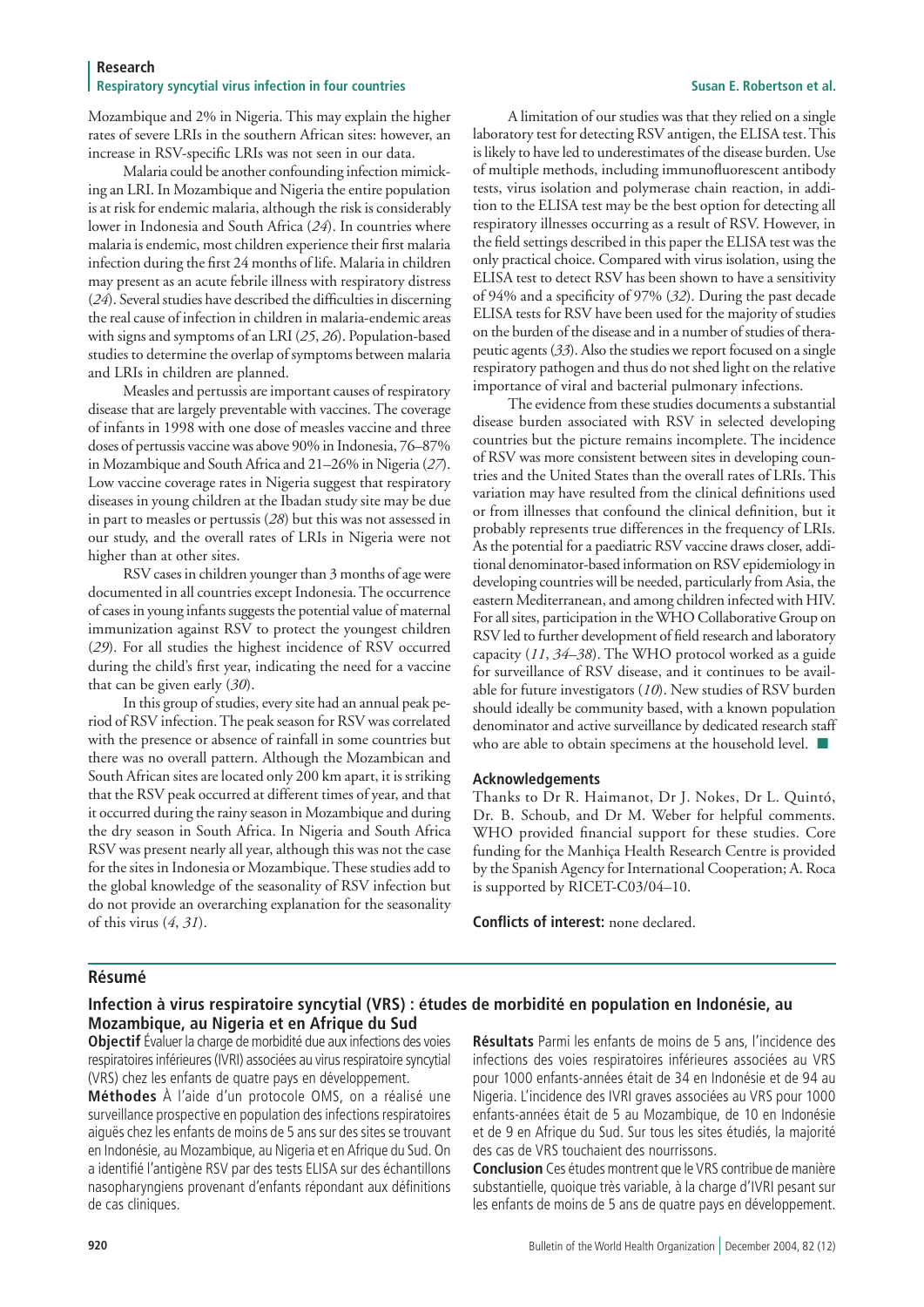Cette variabilité s'explique notamment par : des facteurs sociaux, tels que la taille de la famille et les schémas de recours aux soins médicaux, la proportion d'enfants contaminés par le VIH et des différences entres les définitions cliniques utilisées pour obtenir les échantillons. La distribution en fonction de l'âge des cas indique qu'on a besoin d'un vaccin anti-VRS qui protège les enfants à un stade précoce de la vie.

### **Resumen**

# **Infección por el virus sincitial respiratorio: realización de estudios basados en el denominador en Indonesia, Mozambique, Nigeria y Sudáfrica**

**Objetivo** Evaluar la carga de infecciones de las vías respiratorias inferiores (IRI) asociadas al virus sincitial respiratorio (VSR) entre los niños en cuatro países en desarrollo.

**Métodos** Se utilizó un protocolo de la OMS para la vigilancia prospectiva poblacional de las infecciones respiratorias agudas entre los niños menores de 5 años en varios sitios de Indonesia, Mozambique, Nigeria y Sudáfrica. La detección del antígeno VSR se realizó mediante pruebas de inmunosorción enzimática aplicadas a muestras nasofaríngeas de los niños que cumplían la definición de caso clínico.

**Resultados** Entre los niños menores de 5 años, la incidencia de IRI asociada a VSR por 1000 niños-año fue de 34 en Indonesia y 94 en Nigeria. La incidencia de IRI grave asociada a VSR por

الاستنتاج: تبين هذه الدراسات أن الفيروس المخلوي التنفسي يسهم بنصيب

وافر، ولكنه متغير إلى حد بعيد، في عبء الإصابة بالتهاب الطرق السفلية من

الجهاز التنفسي في الأطفال الأقل من عمرٍ ٥ سنواتٍ في أربعةٍ من البلدان

النامية. ويُعزىَ هذا التباين إلى عدد من العوامل الاجتماعية، مثل عدد أفراد

الأسرة وأنماط التماس الرعاية الصحية؛ ونسبة الأطفال المصابين بعدوى

فيروس الإيدز؛ والاختلاف في التعاريف السريرية المستخدمة للحصول على

العينات. ويشير التوزُّ ع العمري للحالات إلى الحاجة إلى إنتاج لقاح للفيروس

المخلوي التنفسي يمكنه حماية الأطفال في المراحل المبكرة للحياة.

1000 niños-año fue de 5 en Mozambique, 10 en Indonesia y 9 en Sudáfrica. En todos los sitios de estudio, la mayoría de los casos de VSR se dieron en lactantes.

**Conclusión** Estos estudios demuestran que el VSR es responsable de una carga sustancial pero muy variable de IRI entre los menores de 5 años en cuatro países en desarrollo. Como posibles explicaciones de esas diferencias habría que citar algunos factores sociales, como el tamaño de la familia y las pautas de búsqueda de atención de salud; la proporción de niños infectados por el VIH; y las diferentes definiciones clínicas usadas para obtener las muestras analizadas. La distribución de edades de los casos muestra que es necesario conseguir una vacuna anti-VSR que proteja a los niños en sus primeros años de vida.

ملخص

#### في إندونيسيا وموزمبيق ونيجيريا وجنوب أفريقيا بسالفيروس المخلوي التنفسي لكل ١٠٠٠ طفل أقل من عمر ٥ سنوات، لكل ا**لغوض:** تقدير العبء الناجم عن التهاب الطرق السفلية من الجهاز التنفسي عام، فوصلت إلى ٥ في موزمبيـــــق، ١٠ في إندونيســـيا،٩ في جنوب أفريقيا. بالفيروس المخلوي التنفسي بين الأطفال في أربعة من البلدان النامية وبسينت الدراسة أن معظم حالات الإصابة بعدوى الفيروس المحلوي التنفسى

وقعت بين الرضَّع، وذلك في جميع مواقع الدراسة

**الطريقة**: تم استخدام برّوتوكول لمنظمة الصحة العالمية للترصُّد السكاني الاستباقي للالتهابات التنفسية الحادة بين الأطفال الأقل من عمر ٥ سنوات، وذلك في عدد من المواقع في إندونيسيا وموزمبيق ۖ ونيحيريا وحنوب أفريقيا. وتم التعرف على مستضد الفيروس المخلوي التنفسي بإجراء مقايسة الممتز المناعي المرتبط بالإنزيم (إليزا) على عينات أنفية بلعومية مأخوذة من أطفالٌ مستوفين للتعريف السريري للحالات

عدوى الفيروس المخلوي التنفسي: دراسات مرتكزة على العامل المشترك

الموجودات: وصل معدل وقوع التهاب الطرق السفلية من الجهاز التنفسي المقترن بالفيروس المخلوي التنفسّــــى لكل ١٠٠٠ طفل – عام ممن يـــــقلّ عمرهم عن ٥ ســـنوات إلى ٣٤ في إندونيســــيا، وإلى٩٤ في نيجيريا. وأما معدل وقوع التهاب الطرق الســـفلية من الجهاز التنفســــــــى الوخيم المقترن

### **References**

- 1. Selwyn BJ on behalf of the Coordinated Data Group of BOSTID Researchers. The epidemiology of acute respiratory tract infection in young children: comparison of findings from several developing countries. Reviews of Infectious Diseases 1990;12 Suppl 8:S870-88.
- 2. Sutmöller F, Andrade Ferro ZP, Asensi MD, Ferreira V, Mazzei IS, Cunha BL. Etiology of acute respiratory tract infections among children in a combined community and hospital study in Rio de Janeiro. Clinical Infectious Diseases 1995;20:854-60.
- 3. Borrero I, Fajardo L, Bedoya A, Zea A, Carmona F, de Borrero MF. Acute respiratory tract infections among a birth cohort of children from Cali, Colombia, who were studied through 17 months of age. Reviews of Infectious Diseases 1990;12 Suppl 8:S950-6.
- 4. Weber MW, Mulholland EK, Greenwood BM. Respiratory syncytial virus infection in tropical and developing countries. Tropical Medicine and International Health 1998;3:268-80.
- 5. Simoes EAF. Environmental and demographic risk factors for respiratory synctial virus lower respiratory tract disease. Journal of Pediatrics 2003;143 Suppl 5:S118-26.
- 6. Berman S, Duenas A, Bedoya A, Constain V, Leon S, Borrero I, et al. Acute lower respiratory tract illnesses in Cali, Columbia: a two-year ambulatory study. Pediatrics 1983;71:210-8.
- 7. Weber MW, Milligan P, Sanneh M, Awemoyi A, Dakour R, Schneider G, et al. An epidemiological study of RSV infection in the Gambia. Bulletin of the World Health Organization 2002;80:562-8.
- 8. Djelantik IGG, Gessner BD, Soewignjo S, Steinhoff M, Sutanto A, Widjaya A, et al. Incidence and clinical features of hospitalization because of respiratory syncytial virus lower respiratory illness among children less than two years of age in a rural Asian setting. Pediatric Infectious Disease Journal 2003;22:150-6.
- 9. Dagan R, Landau D, Haikin H, Tal A. Hospitalization of Jewish and Bedouin infants in Southern Israel for bronchiolitis caused by respiratory syncytial virus. Pediatric Infectious Disease Journal 1993;12:381-6.
- 10. Wright PF, Cutts FT. Generic protocol to examine the incidence of lower respiratory infection due to respiratory syncytial virus in children less than five years of age: field test version. Geneva: World Health Organization; 2000. WHO document WHO/V&B/00.08.